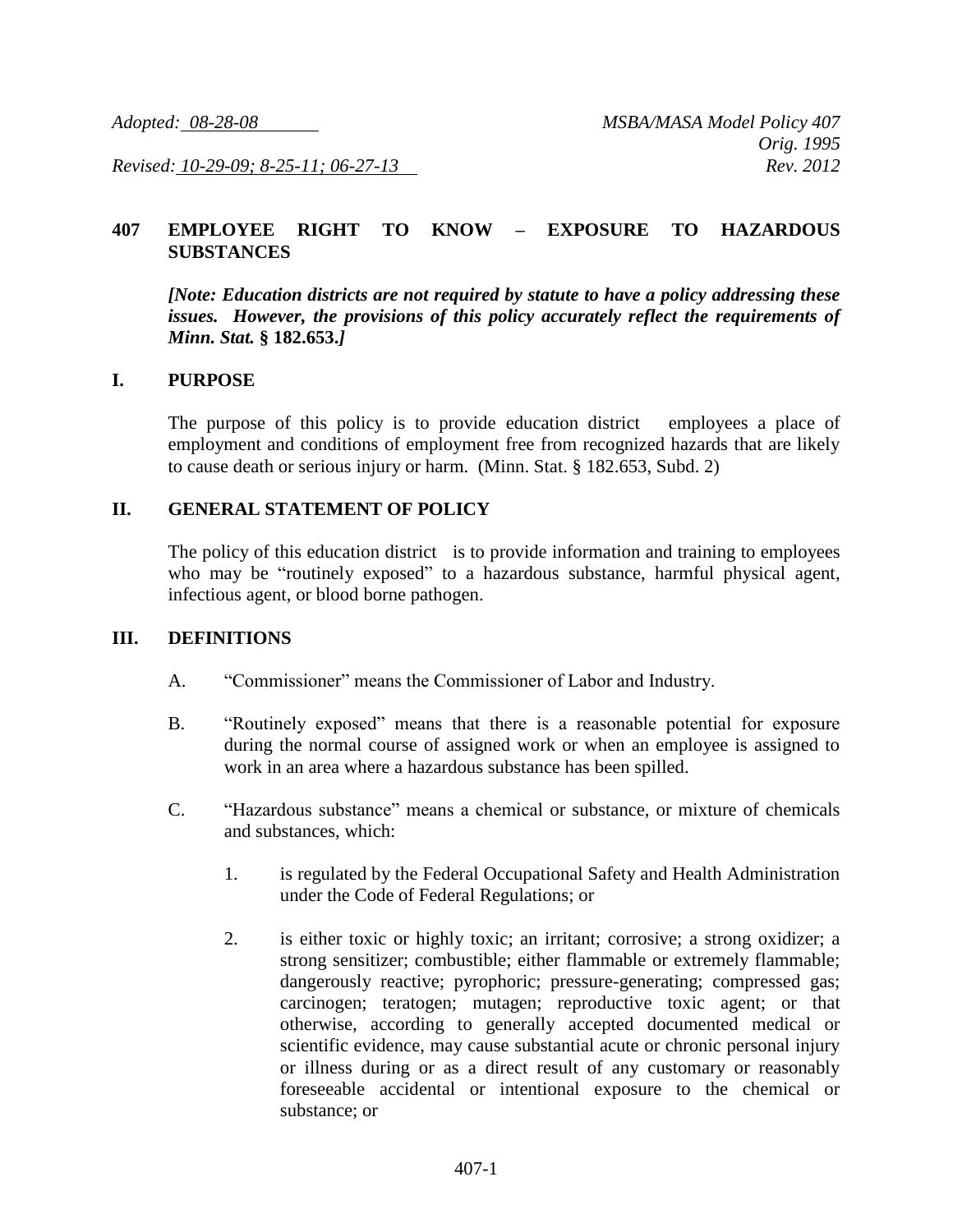- 3. is determined by the commissioner as a part of the standard for the chemical or substance or mixture of chemicals and substances to present a significant risk to worker health and safety or imminent danger of death or serious physical harm to an employee as a result of foreseeable use, handling, accidental spill, exposure, or contamination.
- D. "Harmful physical agent" means a physical agent determined by the commissioner as a part of the standard for that agent to present a significant risk to worker health or safety or imminent danger of death or serious physical harm to an employee. This definition includes, but is not limited to, radiation, whether ionizing or nonionizing.
- E. "Infectious agent" means a communicable bacterium, rickettsia, parasites, virus, or fungus determined by the commissioner by rule, with approval of the commissioner of health, which, according to documented medical or scientific evidence, causes substantial acute or chronic illness or permanent disability as a foreseeable and direct result of any routine exposure to the infectious agent. Infectious agent does not include an agent in or on the body of a patient before diagnosis.
- F. "Blood borne pathogen" means a pathogenic microorganism that is present in human blood and can cause disease in humans. This definition includes, but is not limited to, hepatitis B virus (HBV) and human immunodeficiency virus (HIV).

# **IV. TARGET JOB CATEGORIES**

Annual training will be provided to all full- and part-time employees who are "routinely exposed" to a hazardous substance, harmful physical agent, infectious agent, or blood borne pathogen as set forth above.

# **V. TRAINING SCHEDULE**

Training will be provided to employees before beginning a job assignment as follows:

- A. Any newly hired employee assigned to a work area where he or she is determined to be "routinely exposed" under the guidelines above.
- B. Any employee reassigned to a work area where he or she is determined to be "routinely exposed" under the above guidelines.

| <b>Legal References:</b> | Minn. Stat. Ch. 182 (Occupational Safety and Health)<br>Minn. Rules Ch. 5205 (Safety and Health Standards)<br>Minn. Rules Ch. 5206 (Employee Right to Know Standards)<br>29 C.F.R. § 1910.1050, App. B (Substance Technical Guidelines) |
|--------------------------|-----------------------------------------------------------------------------------------------------------------------------------------------------------------------------------------------------------------------------------------|
| $\sim$                   | 100(0.11)                                                                                                                                                                                                                               |
| $\mathbf{r}$             | 1.60 LA FLOI 15 LA TO 1.                                                                                                                                                                                                                |

*Cross References:* MSBA/MASA Model Policy 420 (Students and Employees with Sexually